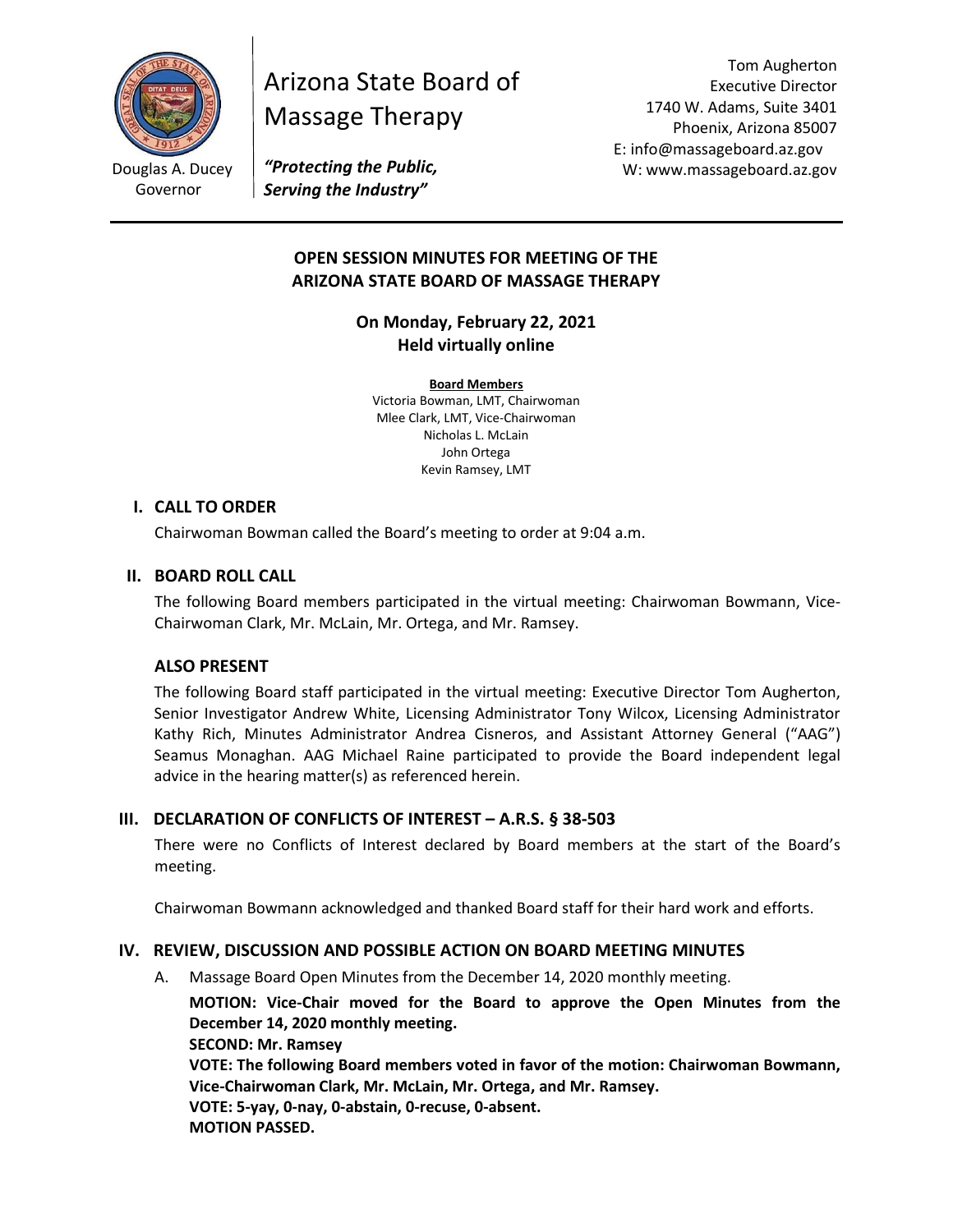### **V. ITEMS FOR BOARD REVIEW, DISCUSSION AND POSSIBLE ACTION**

#### A. Board Elections

1. Nomination and Election of Board Officers; Chair, Vice-Chair

**MOTION: Vice-Chairwoman Clark moved to nominate Chairwoman Bowmann to retain the position of Board Chair.** 

**SECOND: Mr. Ramsey** 

**VOTE: The following Board members voted in favor of the motion: Chairwoman Bowmann, Vice-Chairwoman Clark, Mr. McLain, Mr. Ortega, and Mr. Ramsey. VOTE: 5-yay, 0-nay, 0-abstain, 0-recuse, 0-absent. MOTION PASSED.** 

**MOTION: Chairwoman Bowmann moved to nominate Vice-Chairwoman Clark to retain the position of Board Vice-Chair. SECOND: Mr. McClain** 

**VOTE: The following Board members voted in favor of the motion: Chairwoman Bowmann, Vice-Chairwoman Clark, Mr. McLain, Mr. Ortega, and Mr. Ramsey. VOTE: 5-yay, 0-nay, 0-abstain, 0-recuse, 0-absent. MOTION PASSED.** 

#### B. Formal Hearing

(1) 20-140 Cartes, Samuel

Mr. Cartes and Attorney Bernie Pistillo participated in the virtual meeting during the Board's consideration of this matter. AAG Monaghan participated on behalf of the State and AAG Raine participated to provide the Board with independent legal advice.

**MOTION: Mr. McClain moved for the Board to vacate the Formal Hearing and accept the proposed Consent Agreement for Six Months' Suspension, requirement to complete 20 CE hours in the areas of ethics and communication in addition to the hours required for license renewal, and pay a \$250 Civil Penalty.** 

**SECOND: Vice-Chairwoman Clark** 

**VOTE: The following Board members voted in favor of the motion: Chairwoman Bowmann, Vice-Chairwoman Clark, Mr. McLain, Mr. Ortega, and Mr. Ramsey.**

**VOTE: 5-yay, 0-nay, 0-abstain, 0-recuse, 0-absent.** 

**MOTION PASSED.** 

#### (2) 21-118 Trejo, Fernando

Mr. Trejo did not participate in the virtual meeting during the Board's consideration of this matter. AAG Monaghan participated on behalf of the State and AAG Raine participated to provide the Board with independent legal advice.

**MOTION: Mr. Ramsey moved for the Board to grant the State's Motion to Deem the allegations contained in the Complaint and Notice of Hearing as admitted and to adopt the factual allegations and alleged violations contained in the Complaint and Notice of Hearing as the Findings of Fact and Conclusions of Law in this matter.** 

**SECOND: Vice-Chairwoman Clark** 

**VOTE: The following Board members voted in favor of the motion: Chairwoman Bowmann, Vice-Chairwoman Clark, Mr. McLain, Mr. Ortega, and Mr. Ramsey.**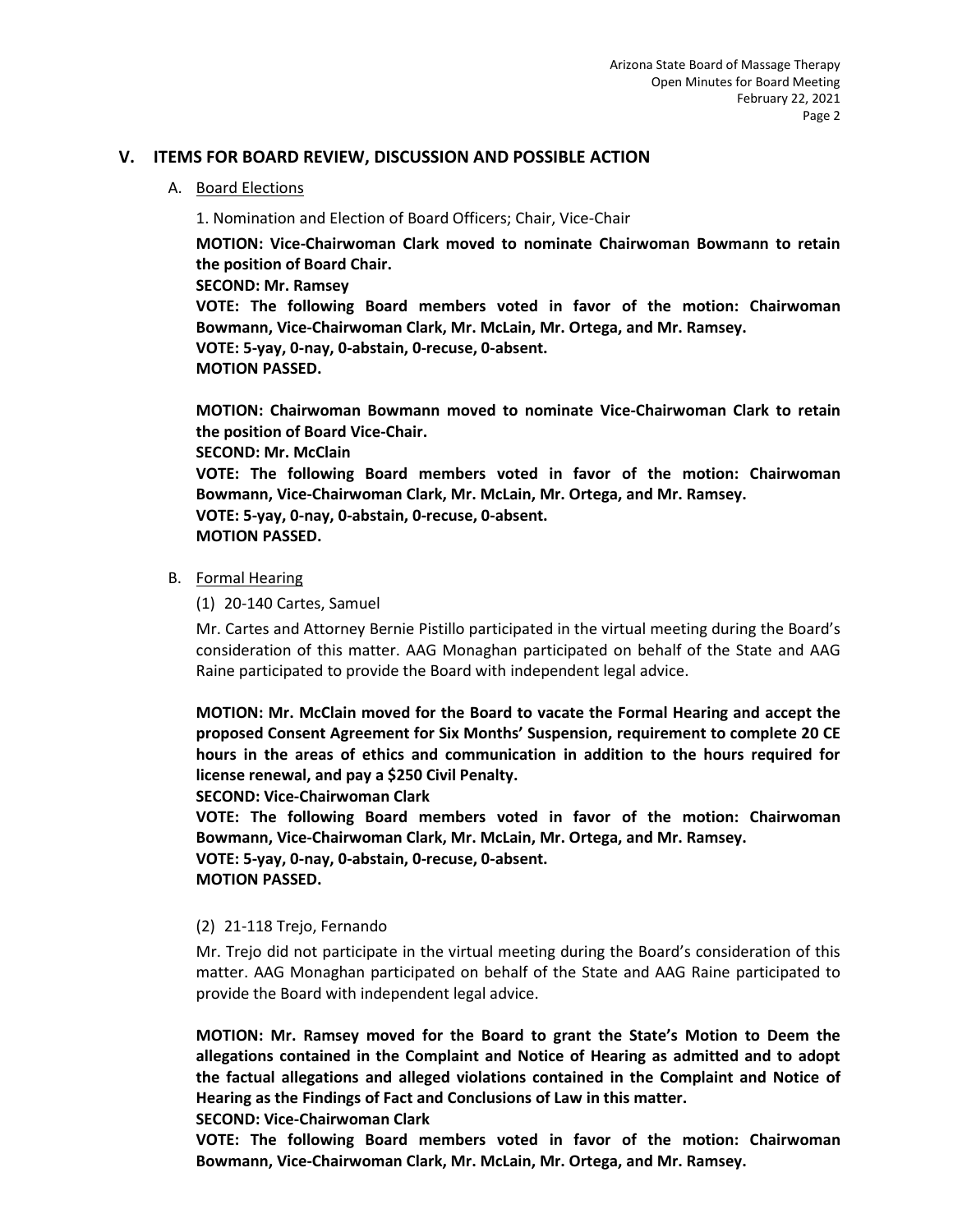**VOTE: 5-yay, 0-nay, 0-abstain, 0-recuse, 0-absent. MOTION PASSED.** 

**MOTION: Vice-Chairwoman Clark moved for the Board to issue an Order for License Revocation and to vacate the Formal Hearing in this matter. SECOND: Chairwoman Bowmann VOTE: The following Board members voted in favor of the motion: Chairwoman Bowmann, Vice-Chairwoman Clark, Mr. McLain, Mr. Ortega, and Mr. Ramsey. VOTE: 5-yay, 0-nay, 0-abstain, 0-recuse, 0-absent. MOTION PASSED.** 

- C. Formal Interview
	- (1) 21-110 Steven Lopez
	- (2) 21-111 Steven Lopez

Mr. Lopez and Attorney Robert Dilk participated in the virtual meeting during the Board's consideration of this matter. Complainants RR and AC also participated in the virtual meeting.

**MOTION: Vice-Chairwoman Clark moved for the Board to issue an Order for One Year Probation. The license shall be suspended for three months. Within six months of the effective date of the Board's Order, the licensee shall obtain a total of 16 hours of Board staff pre-approved CE; specifically, no less than 6 hours in ethics, 4 in communication and 4 in business practices. The CE hours shall be in addition to the hours required for license renewal.** 

**SECOND: Chairwoman Bowmann** 

**VOTE: The following Board members voted in favor of the motion: Chairwoman Bowmann, Vice-Chairwoman Clark, Mr. Ortega, and Mr. Ramsey. The following Board member voted against the motion: Mr. McClain.** 

**VOTE: 4-yay, 1-nay, 0-abstain, 0-recuse, 0-absent. MOTION PASSED.** 

#### D. Investigative Review

21-124 Escobedo, Michael

Mr. Escobedo and Complainant DF participated in the virtual meeting during the Board's consideration of this matter.

**MOTION: Chairwoman Bowmann moved for the Board to offer a non-disciplinary Consent Agreement for Letter of Concern and CE for concerns relating to maintaining a professional standard during the massage. Within six months, the licensee shall complete no less than 8 hours of Board staff pre-approved CE in the areas of communication and ethics. The CE hours shall be in addition to the hours required for license renewal. If not signed, the matter shall proceed to Formal Interview based on the potential violations of law and factual allegations contained in the investigative report.** 

**SECOND: Vice-Chairman Clark**

**VOTE: The following Board members voted in favor of the motion: Chairwoman Bowmann, Vice-Chairwoman Clark, Mr. McLain, Mr. Ortega, and Mr. Ramsey. VOTE: 5-yay, 0-nay, 0-abstain, 0-recuse, 0-absent.** 

**MOTION PASSED.**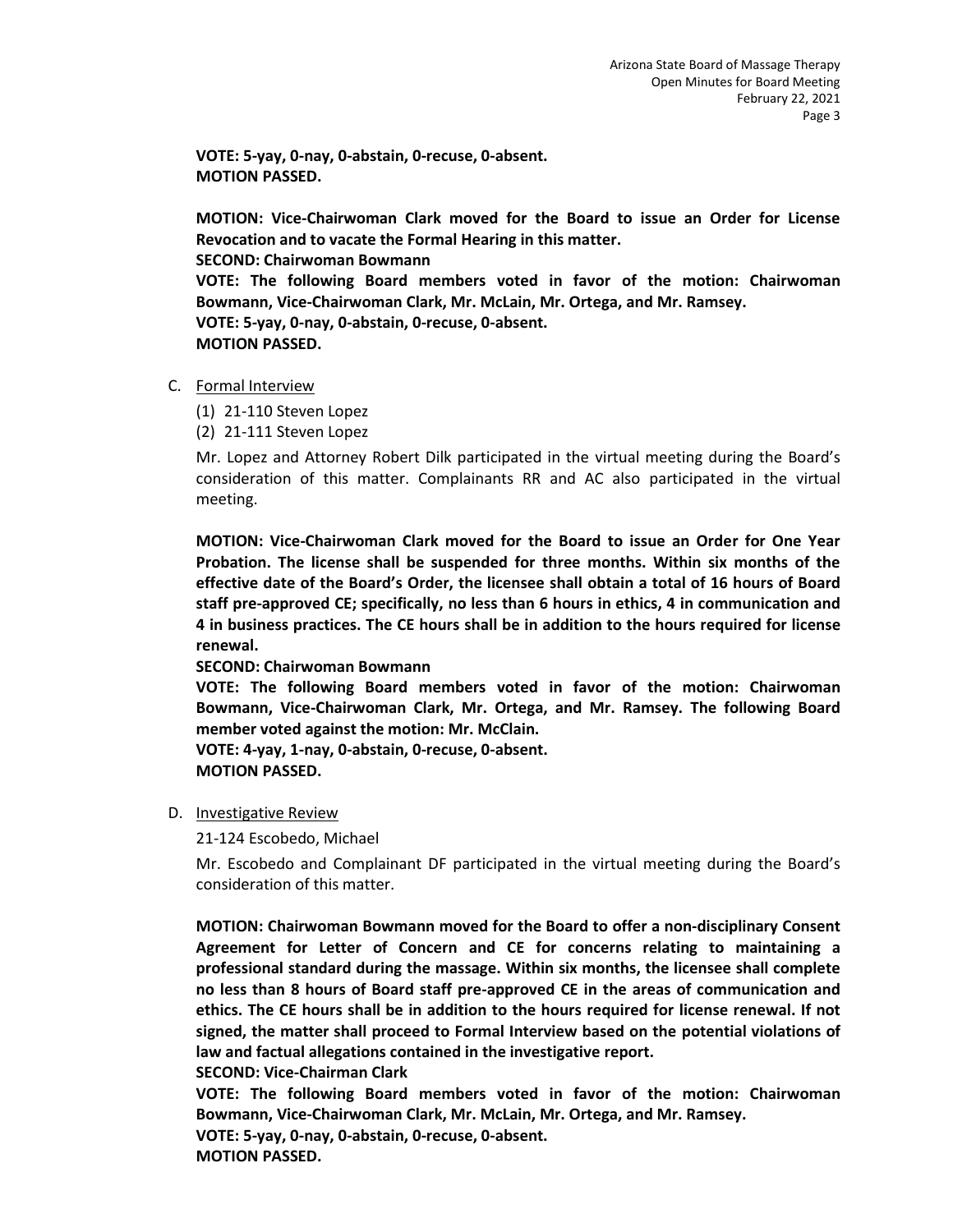#### E. License Request

#### 21-122 Fitzgerald, Hui

Ms. Fitzgerald participated in the virtual meeting during the Board's consideration of this matter. Interpreter Winston Chou also participated in the virtual meeting.

**MOTION: Mr. Ramsey moved for the Board to allow Ms. Fitzgerald to reapply for an Arizona license and designate staff to issue the license once the application is complete and all necessary documentation has been received.** 

**SECOND: Mr. Ortega** 

**VOTE: The following Board members voted in favor of the motion: Chairwoman Bowmann, Vice-Chairwoman Clark, Mr. McLain, Mr. Ortega, and Mr. Ramsey. VOTE: 5-yay, 0-nay, 0-abstain, 0-recuse, 0-absent. MOTION PASSED.** 

#### 21-125 Sanders, Nicholas

**MOTION: Mr. Ramsey moved for the Board to allow Mr. Sanders to apply for an Arizona license and designate staff to issue the license once the application is complete and all necessary documentation has been received.** 

**SECOND: Vice-Chairwoman Clark** 

**VOTE: The following Board members voted in favor of the motion: Chairwoman Bowmann, Vice-Chairwoman Clark, Mr. McLain, Mr. Ortega, and Mr. Ramsey. VOTE: 5-yay, 0-nay, 0-abstain, 0-recuse, 0-absent. MOTION PASSED.** 

F. Board Letter to Governor's Regulatory Review Council ("GRRC")

**MOTION: Vice-Chairwoman Clark moved for the Board to modify and approve the draft letter by striking item #2 relating to CEs, and allow Board staff to make the necessary changes to keep in line with the Governor's 2021 Executive Order.** 

**SECOND: Mr. Ortega** 

**VOTE: The following Board members voted in favor of the motion: Chairwoman Bowmann, Vice-Chairwoman Clark, Mr. McLain, Mr. Ortega, and Mr. Ramsey. VOTE: 5-yay, 0-nay, 0-abstain, 0-recuse, 0-absent. MOTION PASSED.** 

#### G. Arizona Massage Board COVID-19 Waiver of CE Hours

H. Tucson City Council & Police Department Overhaul of Massage Ordinance

Lieutenant Frank Hand participated in the virtual meeting during the Board's consideration of this item.

**MOTION: Vice-Chairwoman Clark moved for the Board to modify and approve the letter to address it to the Tucson City Mayor and the appropriate council members. SECOND: Mr. Ramsey** 

**VOTE: The following Board members voted in favor of the motion: Chairwoman Bowmann, Vice-Chairwoman Clark, Mr. McClain, Mr. Ortega and Mr. Ramsey. VOTE: 5-yay, 0-nay, 0-abstain, 0-recuse, 0-absent. MOTION PASSED.**